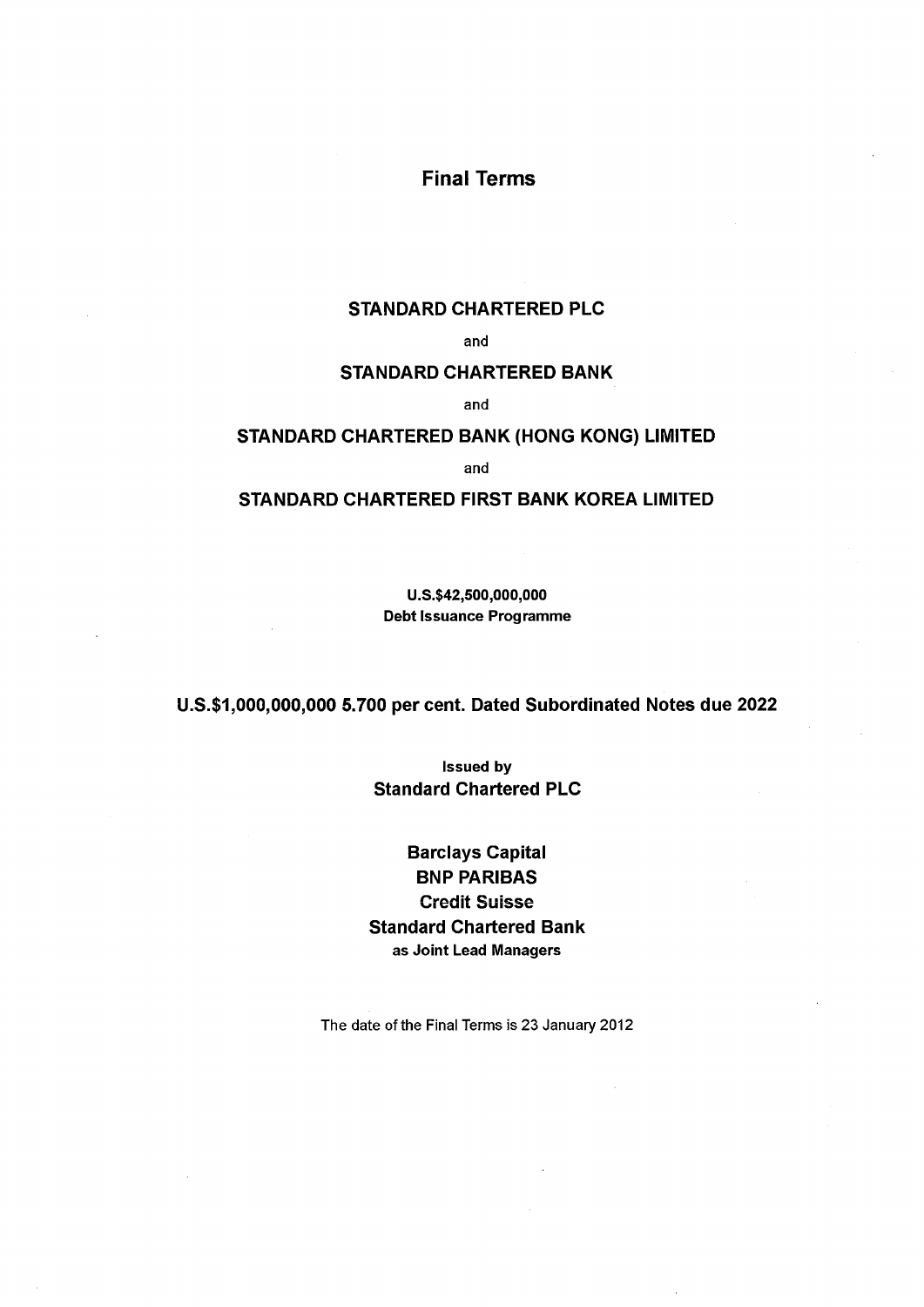# PART A - CONTRACTUAL TERMS

Terms used herein shall be deemed to be defined as such for the purposes of the Conditions set forth in the Prospectus dated 11 November 2011 which constitutes (with the exception of certain sections) <sup>a</sup> base prospectus for the purposes of the Prospectus Directive (Directive 2003/71/EC) (the "Prospectus Directive"). This document constitutes the final terms of the Notes described herein for the purposes of Article 5.4 of the Prospectus Directive and must be read in conjunction with such Prospectus. Full information on the Issuer and the offer of the Notes is only available on the basis of the combination of these Final Terms and the Prospectus. The Prospectus is available for viewing at the registered office of the Issuer at 1 Aldermanbury Square, London EC2V 7SB.

| 1  | Issuer:                   |                                                                 | <b>Standard Chartered PLC</b>                                                                                 |
|----|---------------------------|-----------------------------------------------------------------|---------------------------------------------------------------------------------------------------------------|
| 2  | (i)                       | Series Number:                                                  | 72                                                                                                            |
|    | (ii)                      | Tranche Number:                                                 | 1                                                                                                             |
| 3  |                           | <b>Currency or Currencies:</b>                                  | United States Dollars ("U.S.\$")                                                                              |
| 4  |                           | Aggregate Nominal Amount:                                       |                                                                                                               |
|    | (i)                       | Series:                                                         | U.S.\$1,000,000,000                                                                                           |
|    | (ii)                      | Tranche:                                                        | U.S.\$1,000,000,000                                                                                           |
| 5  | <b>Issue Price:</b>       |                                                                 | 99.691 per cent. of the Aggregate Nominal<br>Amount                                                           |
| 6  |                           | Denominations:                                                  | U.S.\$200,000 and integral multiples of<br>U.S.\$1,000 in excess thereof up to and<br>including U.S.\$399,000 |
| 7  |                           | <b>Calculation Amount:</b>                                      | $U.S.$ \$1,000                                                                                                |
| 8  | (i)                       | <b>Issue Date:</b>                                              | 25 January 2012                                                                                               |
|    | (ii)                      | Interest Commencement Date:                                     | <b>Issue Date</b>                                                                                             |
| 9  | Maturity Date:            |                                                                 | 25 January 2022                                                                                               |
| 10 | <b>Interest Basis:</b>    |                                                                 | 5.700 per cent. per annum Fixed Rate<br>(further particulars specified below)                                 |
| 11 | Redemption/Payment Basis: |                                                                 | Redemption at par                                                                                             |
| 12 |                           | Change of Interest or<br>Redemption/Payment Basis:              | Not Applicable                                                                                                |
| 13 |                           | Put/Call Options:                                               | Not Applicable                                                                                                |
| 14 | (i)                       | Status of the Notes:                                            | Dated Subordinated Notes                                                                                      |
|    | (ii)                      | Date of Board<br>approval<br>for<br>issuance of Notes obtained: | Not Applicable                                                                                                |
| 15 |                           | Method of distribution:                                         | Syndicated                                                                                                    |

### PROVISIONS RELATING TO INTEREST (IF ANY) PAYABLE

| <b>Fixed Rate Note Provisions</b><br>16 |  | Applicable |
|-----------------------------------------|--|------------|
|-----------------------------------------|--|------------|

A14480547

- 1 -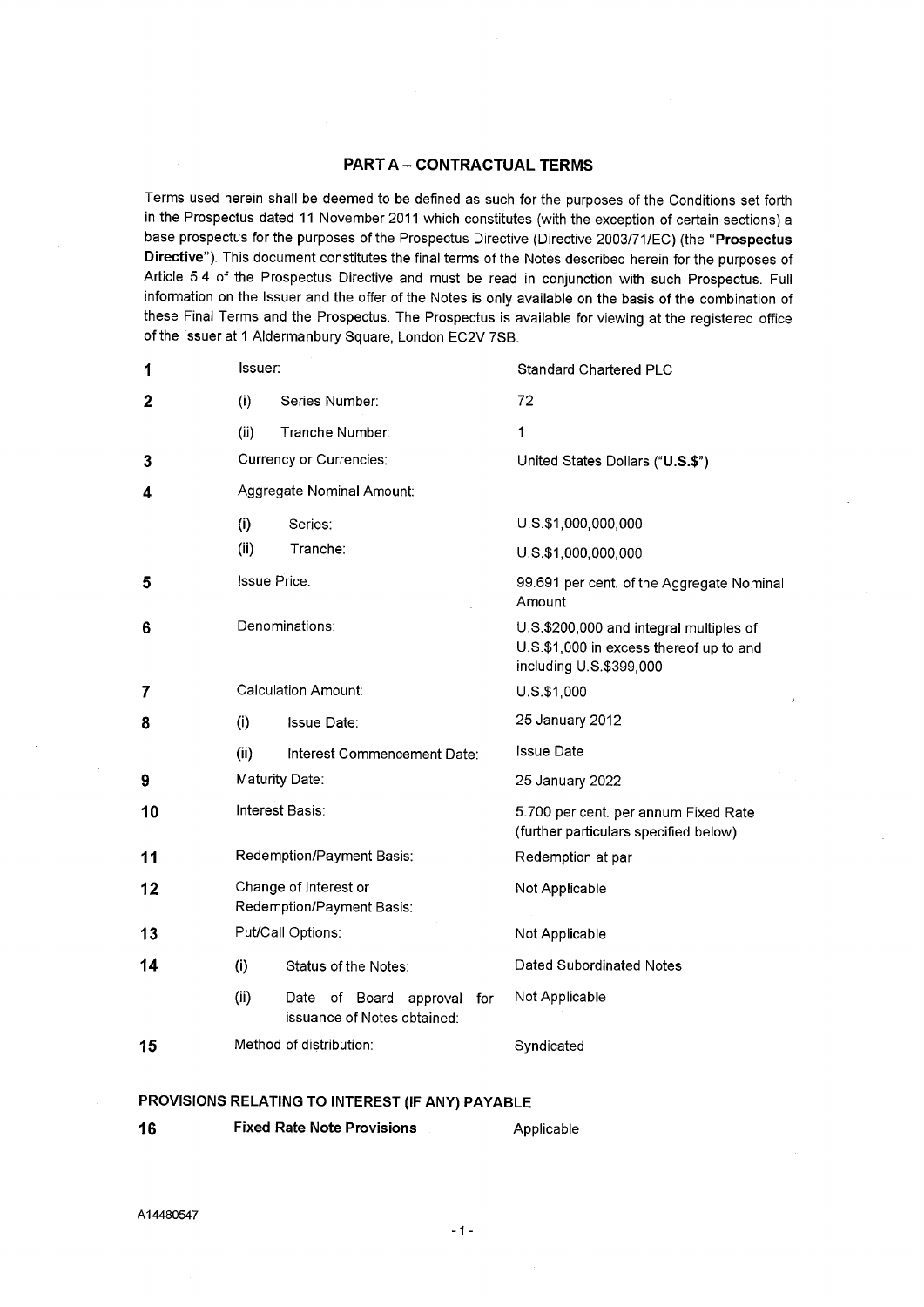|                                          | (i)                                          | Rate of Interest:                                                                                         | 5.700 per cent. per annum payable semi-<br>annually in arrear                                              |
|------------------------------------------|----------------------------------------------|-----------------------------------------------------------------------------------------------------------|------------------------------------------------------------------------------------------------------------|
|                                          | (ii)                                         | Interest Payment Date(s):                                                                                 | 25 January and 25 July in each year,<br>commencing on 25 July 2012, up to and<br>including 25 January 2022 |
|                                          | (iii)                                        | Fixed Coupon Amount:                                                                                      | U.S.\$28.50 per Calculation Amount                                                                         |
|                                          | (iv)                                         | Broken Amount(s):                                                                                         | Not Applicable                                                                                             |
|                                          | (v)                                          | Day Count Fraction (Condition<br>$4(i)$ :                                                                 | 30/360                                                                                                     |
|                                          | (vi)                                         | Determination Dates:                                                                                      | Not Applicable                                                                                             |
|                                          | (vii)                                        | relating<br>Other<br>terms<br>to<br>the<br>method of calculating interest for<br><b>Fixed Rate Notes:</b> | Not Applicable                                                                                             |
| 17                                       | <b>Floating Rate Note Provisions</b>         |                                                                                                           | Not Applicable                                                                                             |
| 18                                       | <b>Zero Coupon Note Provisions</b>           |                                                                                                           | Not Applicable                                                                                             |
| 19                                       | <b>Index-Linked Interest Note Provisions</b> |                                                                                                           | Not Applicable                                                                                             |
| 20                                       | <b>Dual Currency Note Provisions</b>         |                                                                                                           | Not Applicable                                                                                             |
| <b>PROVISIONS RELATING TO REDEMPTION</b> |                                              |                                                                                                           |                                                                                                            |

÷. ÷,

 $\bar{\mathcal{A}}$ 

| 21 | <b>Call Option</b>              |                                                                                                                                                                                                                                                                                 | Not Applicable                     |  |
|----|---------------------------------|---------------------------------------------------------------------------------------------------------------------------------------------------------------------------------------------------------------------------------------------------------------------------------|------------------------------------|--|
| 22 | <b>Regulatory Capital Call:</b> |                                                                                                                                                                                                                                                                                 | Not Applicable                     |  |
| 23 | <b>Put Option</b>               |                                                                                                                                                                                                                                                                                 | Not Applicable                     |  |
| 24 | <b>Note</b>                     | Final Redemption Amount of each                                                                                                                                                                                                                                                 | U.S.\$1,000 per Calculation Amount |  |
| 25 |                                 | <b>Early Redemption Amount</b>                                                                                                                                                                                                                                                  |                                    |  |
|    | (i)                             | Early Redemption Amount(s) per<br>Calculation Amount payable on<br>redemption for taxation reasons<br>or on event of default or other<br>early redemption and/or the<br>method of calculating the same<br>(if required or if different from<br>that set out in the Conditions): | As per Conditions                  |  |
|    | (ii)                            | Redemption for taxation reasons<br>permitted on days other than<br>Interest Payment Dates<br>(Condition 5(c)):                                                                                                                                                                  | Yes                                |  |
|    | (iii)                           | Unmatured Coupons to become<br>void upon early redemption<br>(Bearer Notes only) (Condition<br>$6(f)$ :                                                                                                                                                                         | No                                 |  |
|    |                                 |                                                                                                                                                                                                                                                                                 |                                    |  |

-2-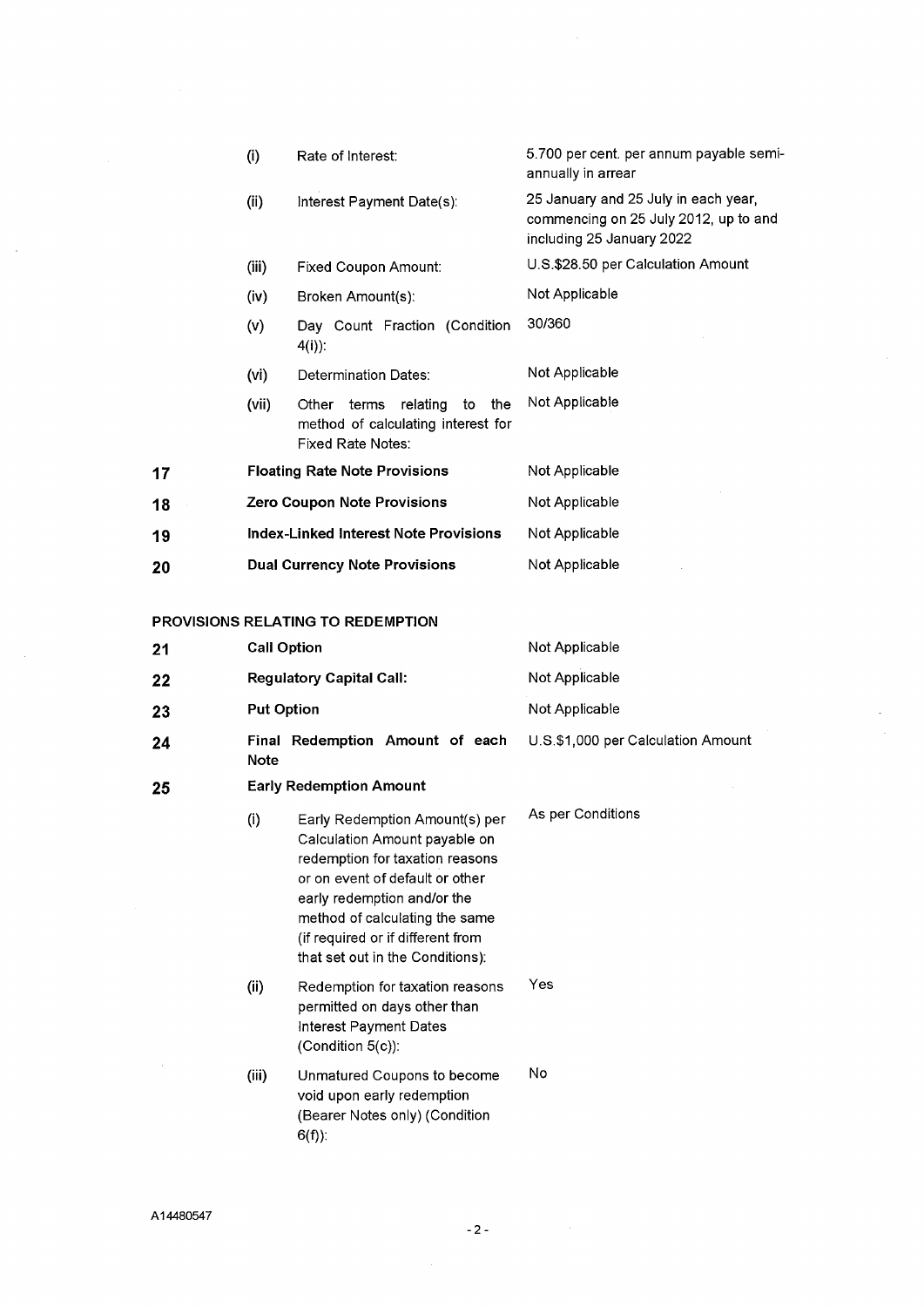| GENERAL PROVISIONS APPLICABLE TO THE NOTES |                                                                                                                                                                                                                                                                                                                 |                                                                                                                                                                                        |  |  |
|--------------------------------------------|-----------------------------------------------------------------------------------------------------------------------------------------------------------------------------------------------------------------------------------------------------------------------------------------------------------------|----------------------------------------------------------------------------------------------------------------------------------------------------------------------------------------|--|--|
| 26                                         | Form of Notes:                                                                                                                                                                                                                                                                                                  | Bearer Notes                                                                                                                                                                           |  |  |
|                                            |                                                                                                                                                                                                                                                                                                                 | Temporary Global Note exchangeable for a<br>Permanent Global Note which is exchangeable<br>for Definitive Notes in the limited circumstances<br>specified in the Permanent Global Note |  |  |
| 27                                         | New Global Note:                                                                                                                                                                                                                                                                                                | No                                                                                                                                                                                     |  |  |
| 28                                         | Business Day Jurisdiction(s) (Condition<br>6(h)) or other special provisions relating<br>to Payment Dates:                                                                                                                                                                                                      | London                                                                                                                                                                                 |  |  |
| 29                                         | Talons for future Coupons or Receipts to<br>be attached to Definitive Notes (and<br>dates on which such Talons mature):                                                                                                                                                                                         | No                                                                                                                                                                                     |  |  |
| 30                                         | Details relating to Partly Paid Notes:<br>amount of each payment comprising the<br>Issue Price and date on which each<br>payment<br>is<br>to<br>be<br>made<br>and<br>consequences (if any) of failure to pay,<br>including any right of the Issuer to forfeit<br>the Notes and interest due on late<br>payment: | Not Applicable                                                                                                                                                                         |  |  |
| 31                                         | Details relating to Instalment Notes:<br>amount of each instalment, date on<br>which each payment is to be made:                                                                                                                                                                                                | Not Applicable                                                                                                                                                                         |  |  |
| 32                                         | Redenomination, renominalisation and<br>Not Applicable<br>reconventioning provisions:                                                                                                                                                                                                                           |                                                                                                                                                                                        |  |  |
| 33                                         | Consolidation provisions:                                                                                                                                                                                                                                                                                       | Not Applicable                                                                                                                                                                         |  |  |
| 34                                         | Other final terms:                                                                                                                                                                                                                                                                                              | Not Applicable                                                                                                                                                                         |  |  |
| <b>DISTRIBUTION</b>                        |                                                                                                                                                                                                                                                                                                                 |                                                                                                                                                                                        |  |  |
| 35                                         | (i)<br>lf<br>syndicated,<br>and<br>names                                                                                                                                                                                                                                                                        | <b>Barclays Bank PLC</b>                                                                                                                                                               |  |  |

- 
- 35

syndicated, addresses of Managers:

<sup>5</sup>The North Colonnade Canary Wharf London E144BB

BNP Paribas

United Kingdom

10 Harewood Avenue London NW16AA United Kingdom

Credit Suisse Securities (Europe) Limited One Cabot Square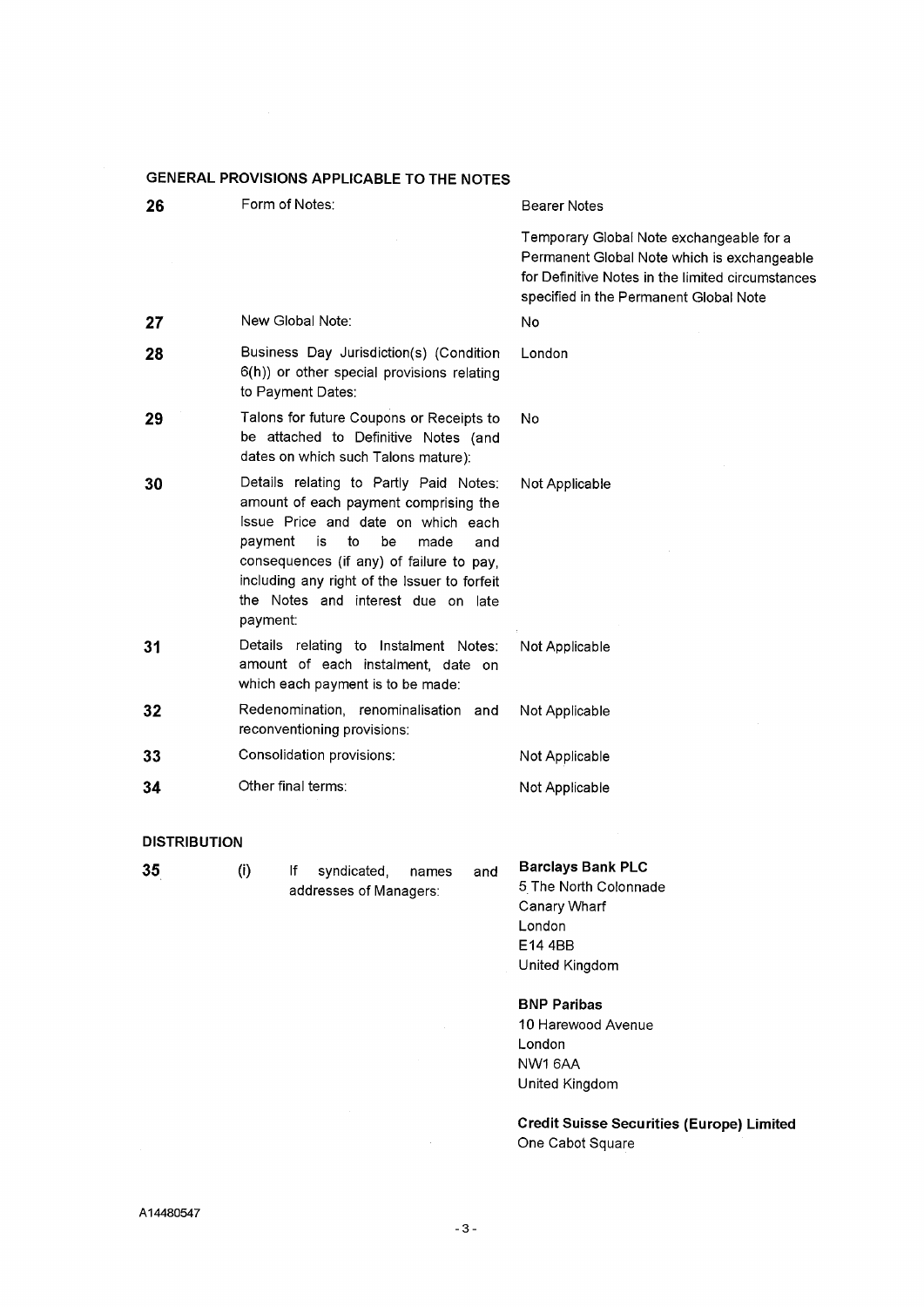London E144QJ United Kingdom

|    |                                                   |                                  | <b>Standard Chartered Bank</b><br>1 Basinghall Avenue<br>London<br>EC <sub>2</sub> V <sub>5DD</sub> |
|----|---------------------------------------------------|----------------------------------|-----------------------------------------------------------------------------------------------------|
|    |                                                   |                                  | United Kingdom                                                                                      |
|    | (ii)                                              | Date of Subscription Agreement:  | 23 January 2012                                                                                     |
|    | (iii)                                             | Stabilising Manager(s) (if any): | <b>BNP Paribas</b>                                                                                  |
| 36 | If non-syndicated, name and address of<br>Dealer: |                                  | Not Applicable                                                                                      |
| 37 | U.S. Selling Restrictions:                        |                                  | Reg. S Compliance Category: 2; TEFRA D                                                              |
| 38 | Additional selling restrictions:                  |                                  | Not Applicable                                                                                      |

### PURPOSE OF FINAL TERMS

These Final Terms comprise the final terms required to list and have admitted to trading the issue of Notes described herein pursuant to the U.S.\$42,500,000,000 Debt Issuance Programme of Standard Chartered PLC, Standard Chartered Bank, Standard Chartered Bank (Hong Kong) Limited and Standard Chartered First Bank Korea Limited.

### **RESPONSIBILITY**

The Issuer accepts responsibility for the information contained in these Final Terms.

Signed on behalf of the Issuer:

By: Rupth Migay.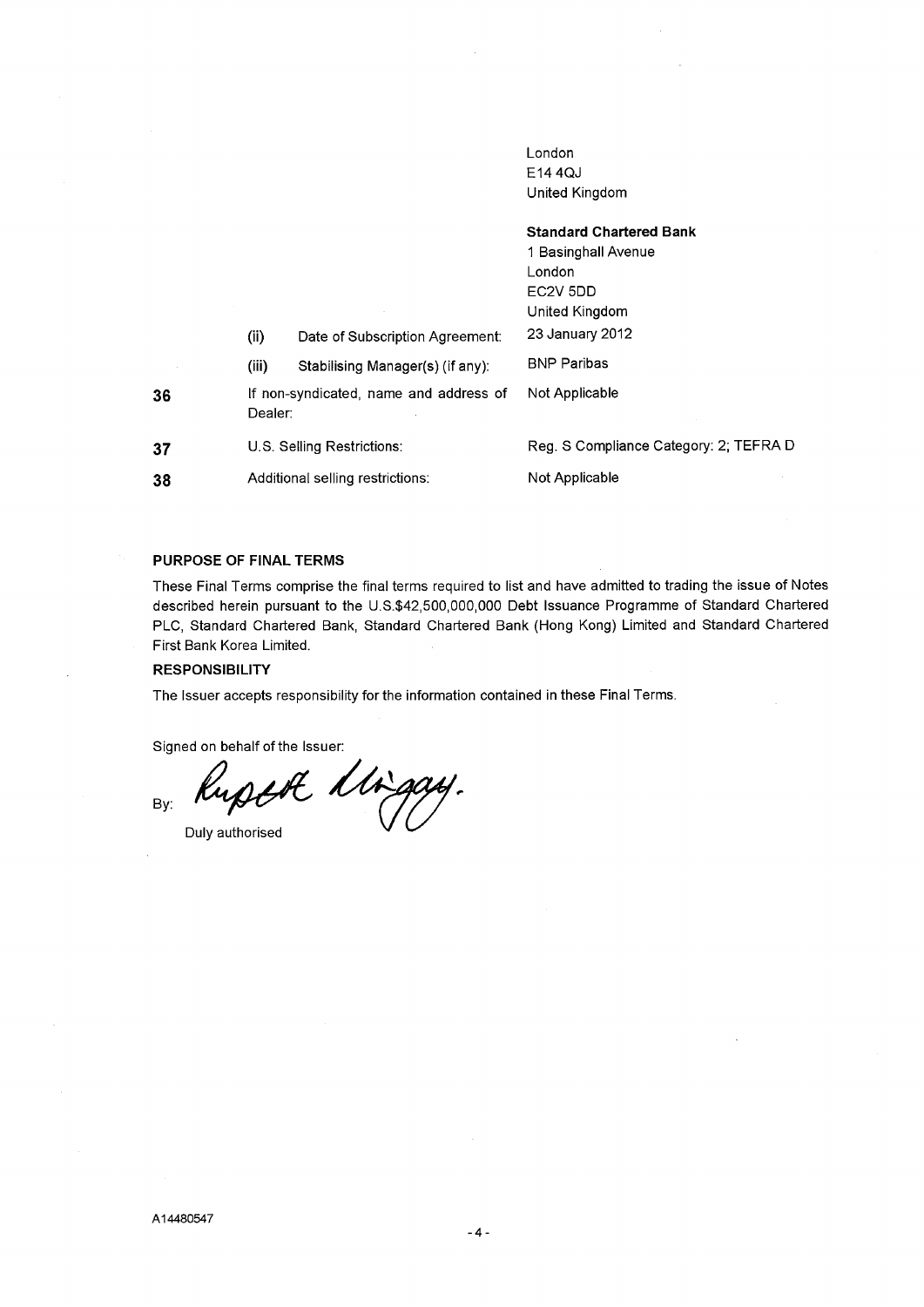## PART B - OTHER INFORMATION

| 1           |                | <b>LISTING</b>        |                                                                                                                                                                                                                                                                                                                                                                                             |  |  |
|-------------|----------------|-----------------------|---------------------------------------------------------------------------------------------------------------------------------------------------------------------------------------------------------------------------------------------------------------------------------------------------------------------------------------------------------------------------------------------|--|--|
|             | (i)            | Listing:              | Official List of the UK Listing Authority and<br>trading on the London Stock Exchange                                                                                                                                                                                                                                                                                                       |  |  |
|             | (ii)           | Admission to trading: | Application has been made for the Notes to be<br>admitted to trading on the London Stock<br>Exchange's regulated market with effect from<br>25 January 2012                                                                                                                                                                                                                                 |  |  |
| $\mathbf 2$ | <b>RATINGS</b> |                       |                                                                                                                                                                                                                                                                                                                                                                                             |  |  |
|             | Ratings:       |                       | The Notes to be issued are expected to be<br>rated:                                                                                                                                                                                                                                                                                                                                         |  |  |
|             |                |                       | Standard & Poor's Hong Kong Limited: A-<br>Moody's Investors Service Pty. Limited,<br>Australia: A3<br>Fitch Ratings Ltd.: A+                                                                                                                                                                                                                                                               |  |  |
|             |                |                       | Standard & Poor's Hong Kong Limited is not<br>established in the European Union and has not<br>applied for registration under Regulation (EC)<br>No. 1060/2009. Standard & Poor's Hong Kong<br>Limited is affiliated to Standard & Poor's Credit<br>Market Services Europe Limited which is<br>established in the European Union and is<br>registered under Regulation (EC) No<br>1060/2009 |  |  |
|             |                |                       | Moody's Investors Service Pty. Limited,<br>Australia is not established in the European<br>Union and has not applied for registration<br>under Regulation (EC) No. 1060/2009.                                                                                                                                                                                                               |  |  |

3 INTERESTS OF NATURAL AND LEGAL PERSONS INVOLVED IN THE ISSUE

Save as discussed in "Subscription and Sale", so far as the Issuer is aware, no person involved in the offer of the Notes has an interest material to the offer

# <sup>4</sup>ESTIMATED TOTAL EXPENSES

Estimated total expenses:

<sup>5</sup>YIELD

Indication of yield: 5.741 per cent. per annum

£4,200

No 1060/2009.

As set out above, the yield is calculated at the

Moody's Investor Service Pty Limited, Australia is affiliated to Moody's Investors Service Limited which is established in the European Union and is registered under Regulation (EC)

Fitch Ratings Ltd. is established in the European Union and is registered under

Regulation (EC) No 1060/2009.

-5-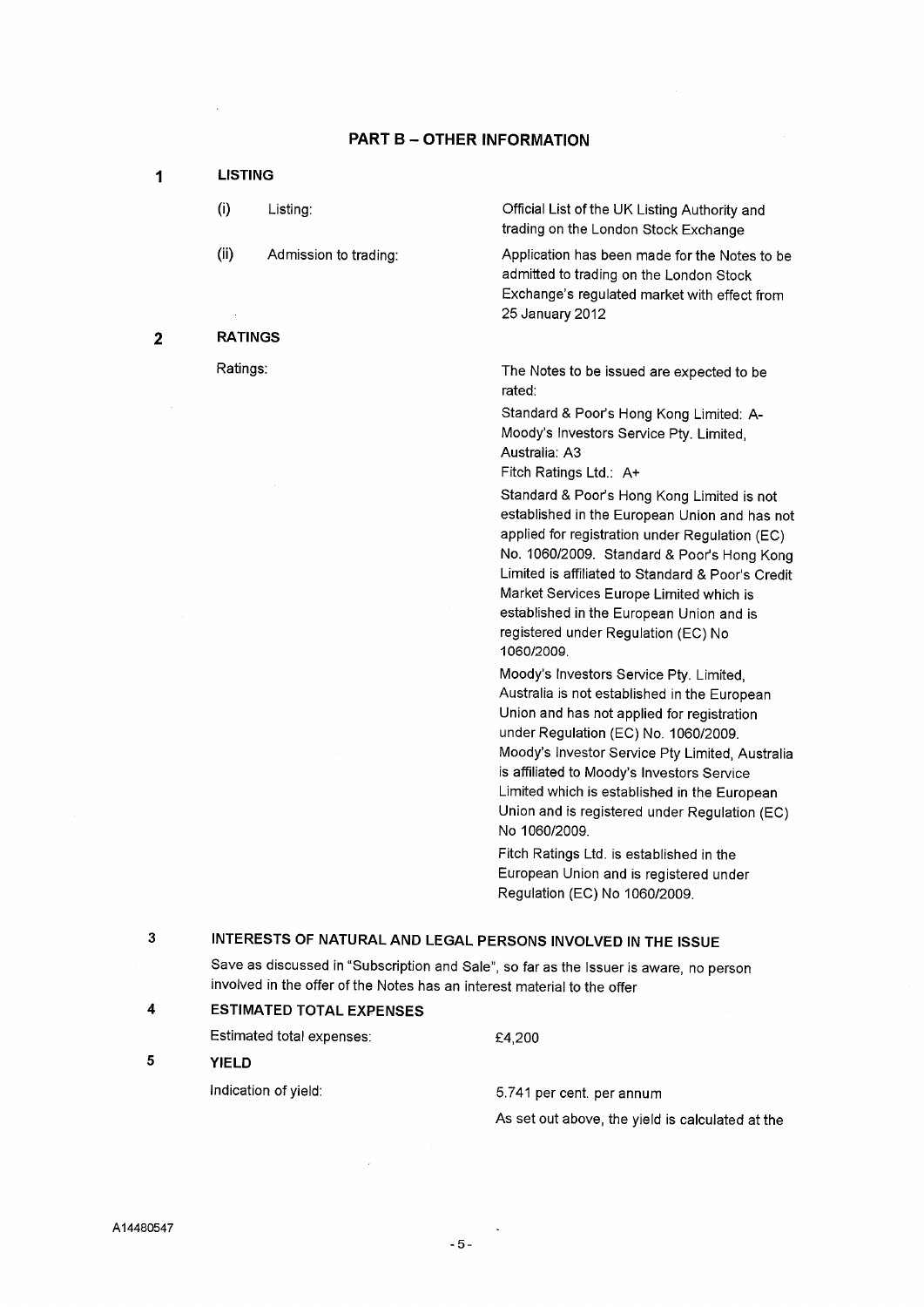Issue Date on the basis of the re-offer Price. It is not an indication of future yield.

### 6 OPERATIONAL INFORMATION

- (i) Intended to be held in a manner which would allow Eurosystem eligibility:
- (ii) ISIN Code:
- (iii) Common Code:
- (iv) Any clearing system(s) other than Euroclear Bank S.A./N.V. and Clearstream Banking, société anonyme and the relevant identification number(s):

(v) Delivery:

(vi) Names and addresses of initial Paying Agent(s):

No

XS0736418962 073641896 Not Applicable

Delivery against payment The Bank of New York Mellon One Canada Square London E14 SAL United Kingdom Not Applicable

(vii) Names and addresses of additional Paying Agent(s) (if any):